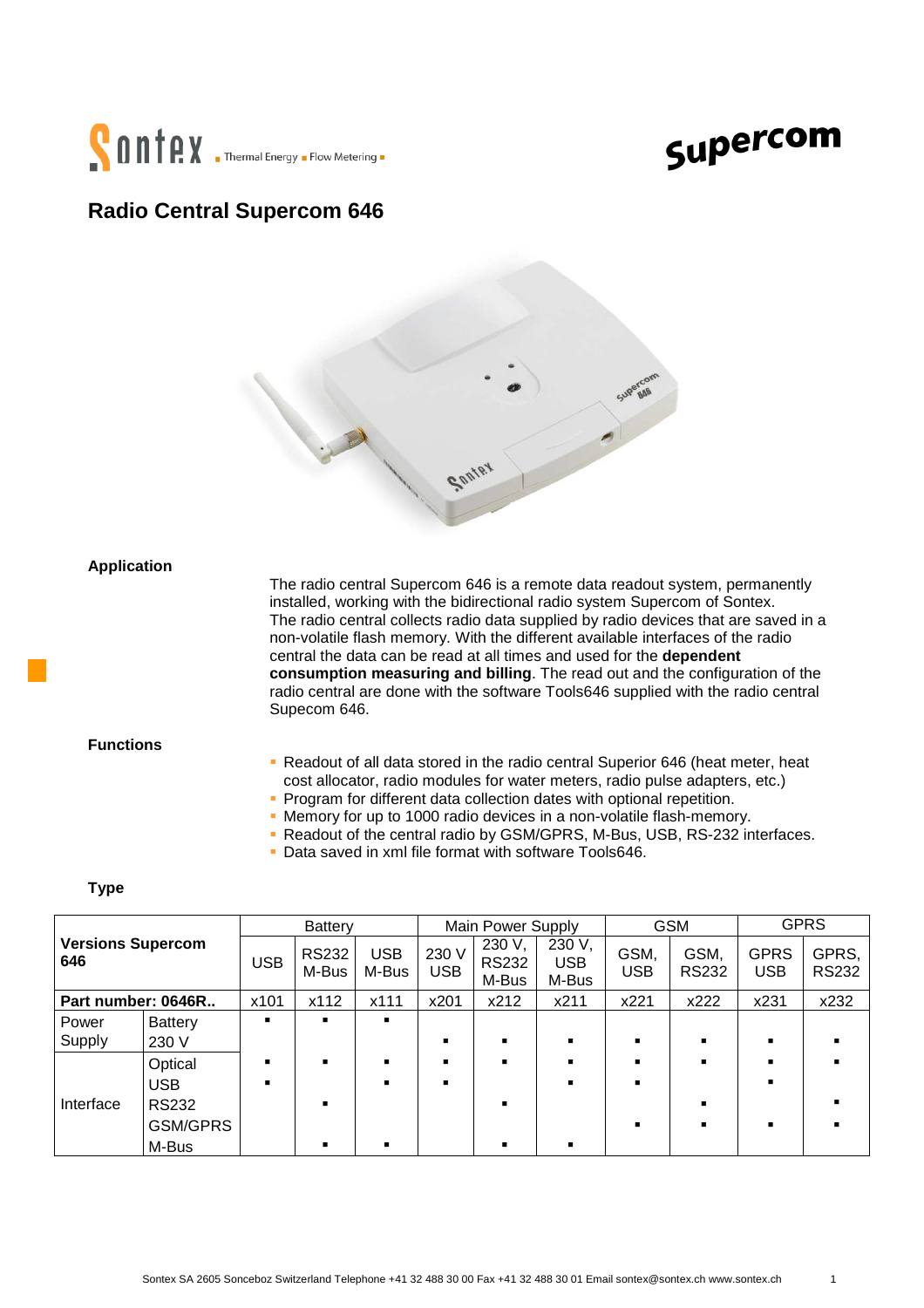



| <b>Operation</b>                         |                                                                                                                                                                                                                                                                                                                                                                                                                                                                                                                                                                                                                                                                                                                                                                                                                                                                                                                         |  |  |  |  |  |
|------------------------------------------|-------------------------------------------------------------------------------------------------------------------------------------------------------------------------------------------------------------------------------------------------------------------------------------------------------------------------------------------------------------------------------------------------------------------------------------------------------------------------------------------------------------------------------------------------------------------------------------------------------------------------------------------------------------------------------------------------------------------------------------------------------------------------------------------------------------------------------------------------------------------------------------------------------------------------|--|--|--|--|--|
|                                          | The radio central Supercom 646 consists of a SMD board equipped with a radio<br>card of 433 MHz and an external antenna. A non-volatile flash memory stores the<br>configuration parameters of the central, the list of radio devices, the data of the<br>last reading as well the firmware version of the radio central Supercom 646. After<br>each radio read out the current stored data will be replaced with the new data. If<br>during a read out a problem occurs the old data will not be removed. Always the<br>data of the last read out will be saved in the memory.<br>During a radio read out, the time and date of each radio device questioned by the<br>central is automatically synchronized with the time and date of the radio central.<br>The time and date of the radio central must be adjusted to winter time.<br>The data collected during the radio read out are ready to use for the billing. |  |  |  |  |  |
| Software Tools646                        |                                                                                                                                                                                                                                                                                                                                                                                                                                                                                                                                                                                                                                                                                                                                                                                                                                                                                                                         |  |  |  |  |  |
|                                          | The software Tools646 supplied with the radio central allows to read and configure<br>the radio central and to export the data to a XML or Excel file.<br>The configuration can be done by optical probe, USB, RS-232, M-Bus or<br>GSM/GPRS depending of the version.<br>The access to the configuration of the radio central is password protected.<br>The following parameters can be defined and modified by the Tools646 software:<br>• Identification number of the radio central.<br>• Time and date<br>• Time and date of the radio read out.<br>• Transmission speed depending on the type of interface<br>. Pin code of the GSM modem and call-back number for the call-back function if<br>used.<br>• Password modification<br>• Updating the radio central firmware                                                                                                                                          |  |  |  |  |  |
|                                          |                                                                                                                                                                                                                                                                                                                                                                                                                                                                                                                                                                                                                                                                                                                                                                                                                                                                                                                         |  |  |  |  |  |
| <b>Main features</b>                     | . Independent way to read different types of radio consumption meters.<br>. Remote readout of the central via the integrated GSM/GPR module.<br>• Optimized properties for reception and sending<br>• For all Sontex products (Supercom radio system).<br>. Upgrades with new Sontex Supercom radio products guaranteed.<br>• Ready to use software Tools646<br>• Program for different data collection dates with optional repetition.<br>• Data backup in case of power loss.<br>• Excellent radio range thanks to Supercom radio technology of Sontex                                                                                                                                                                                                                                                                                                                                                                |  |  |  |  |  |
| Radio device data collection and periods |                                                                                                                                                                                                                                                                                                                                                                                                                                                                                                                                                                                                                                                                                                                                                                                                                                                                                                                         |  |  |  |  |  |
|                                          | The radio central Supercom 646 can read the radio devices 7 days a week, 365<br>days a year.                                                                                                                                                                                                                                                                                                                                                                                                                                                                                                                                                                                                                                                                                                                                                                                                                            |  |  |  |  |  |

 Usually the radio central Supercom 646 is configured to read out during the night. During the day it is always possible to do an immediate radio read out of all radio devices during commissioning or for test purposes.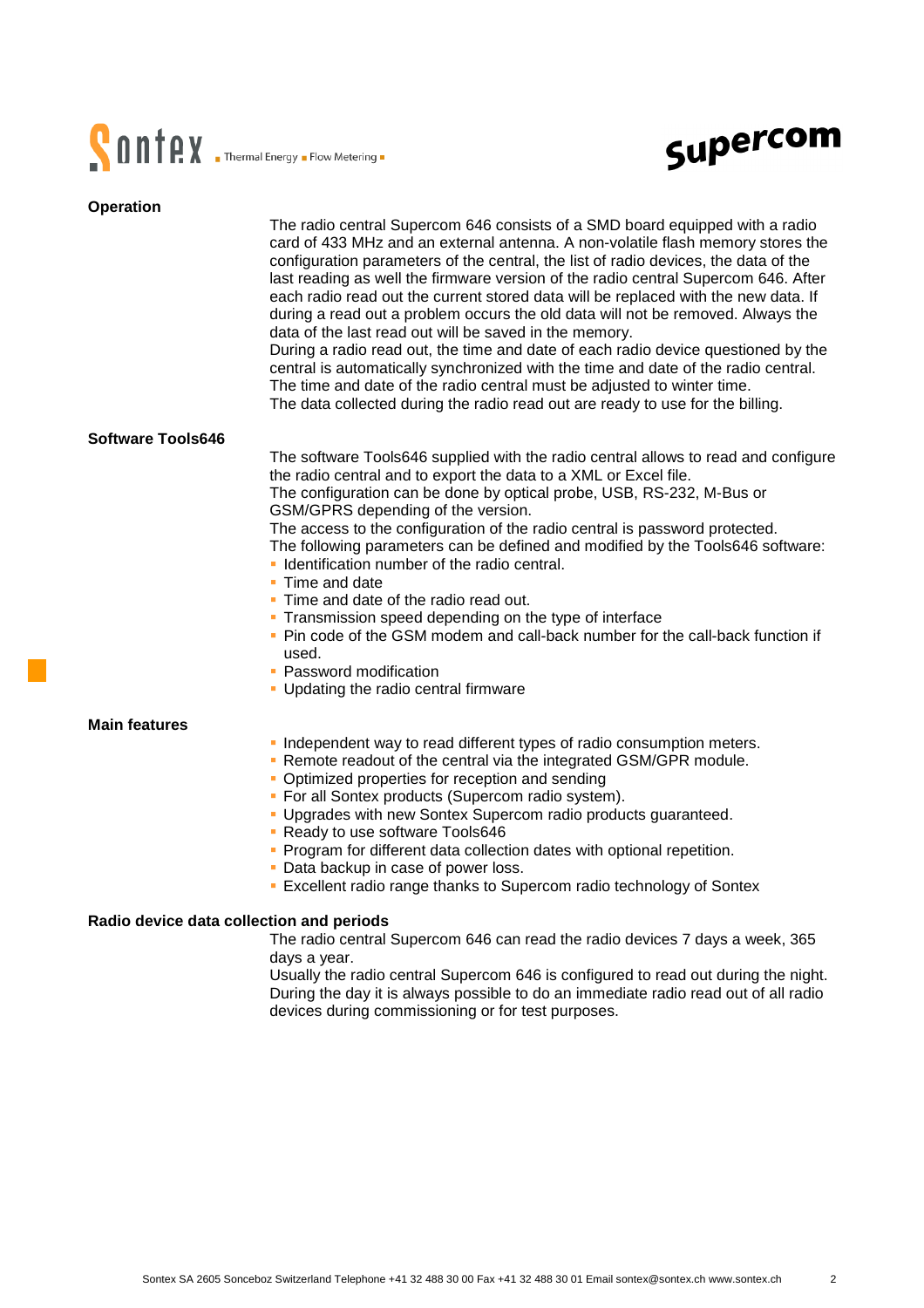

# Supercom

### **Repeater Supercom 656 R**



**Application**

The repeater Supercom 656 R allows to expand the radio signal from the radio central Supercom 646. It is possible to cascade the repeaters to expand the remote radio signal up to the Radio central Supercom 646. The repeaters allow to read the radio remote devices farthest from the radio central

**Functions** 

- **Readout of all Sontex products who own the option remote radio**
- Up to 6 repeaters can be cascaded one after the other in the same chain.
- The functionality is supported up to 6 chains.

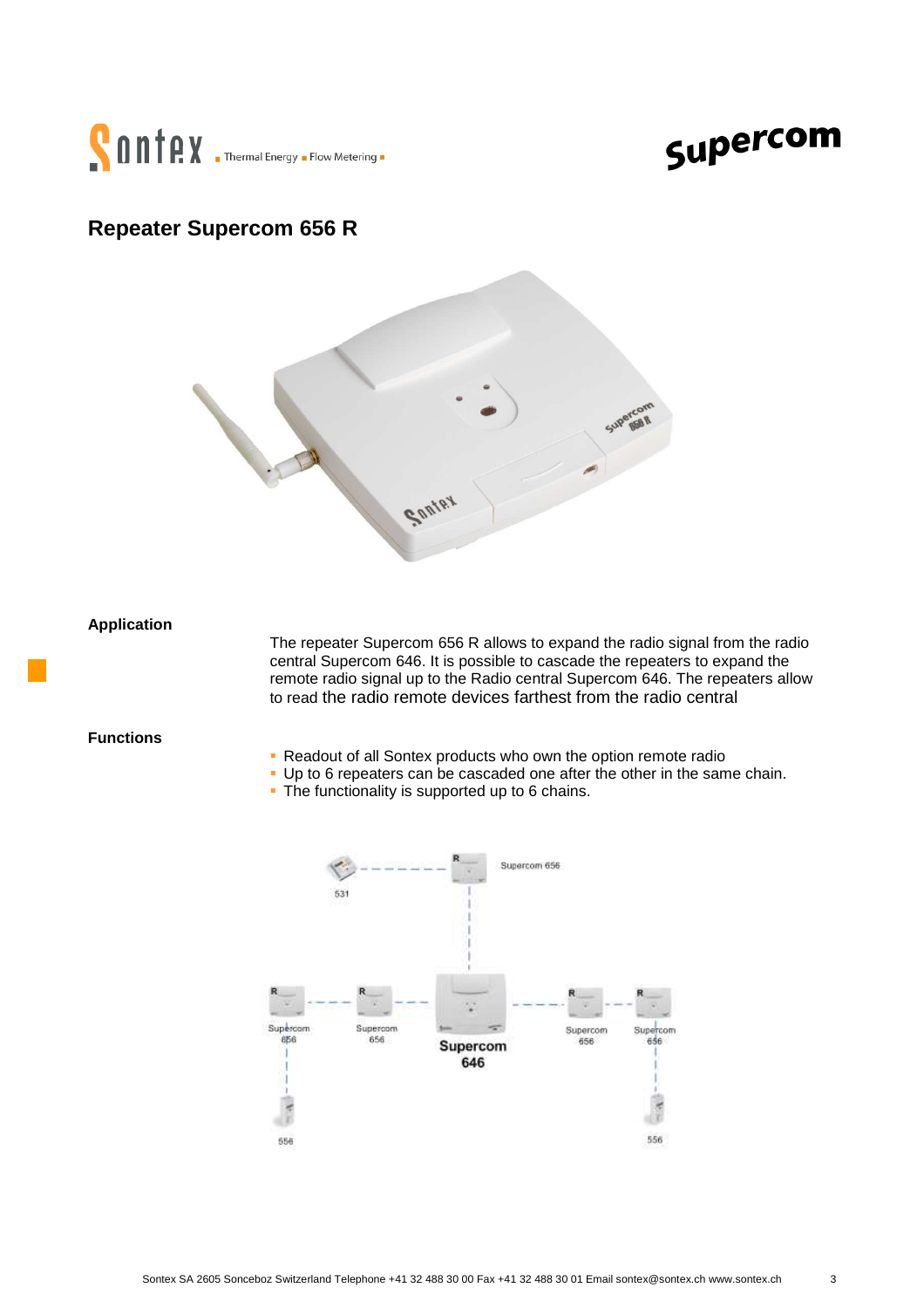# **CONTRY** Thermal Energy . Flow Metering .



#### **Type**

|                             |                |                | Battery      | Power network       |                       |  |
|-----------------------------|----------------|----------------|--------------|---------------------|-----------------------|--|
| <b>Types Supercom 656 R</b> |                | <b>USB</b>     | <b>RS232</b> | 230 V<br><b>USB</b> | 230 V<br><b>RS232</b> |  |
|                             |                |                |              |                     |                       |  |
| Part number: 0656R          |                | x101           | x112         | x201                | x212                  |  |
| Power                       | <b>Battery</b> | $\blacksquare$ | п            |                     |                       |  |
|                             | 230 V          |                |              | ٠                   | $\blacksquare$        |  |
| Interface                   | USB            | ٠              |              | ٠                   |                       |  |
|                             | <b>RS232</b>   |                | ٠            |                     | $\blacksquare$        |  |

#### **Operation**

|                          | The repeater Supercom 656 R consists of a SMD board equipped with a radio<br>card of 433 MHz and an external antenna. A non-volatile flash memory stores the<br>functional parameters of the repeater as well as the firmware version.<br>The Supercom 656 R doesn't save data of radio devices read. All the data are<br>saved in the non-volatile flash memory of the Supercom 646 Radio Central.<br>The Supercom 646 Radio Central must know all the repeaters.                                                                                                                                                                                                |  |
|--------------------------|-------------------------------------------------------------------------------------------------------------------------------------------------------------------------------------------------------------------------------------------------------------------------------------------------------------------------------------------------------------------------------------------------------------------------------------------------------------------------------------------------------------------------------------------------------------------------------------------------------------------------------------------------------------------|--|
| <b>Software Tools656</b> | The software Tools656 supplied with the repeater allows configuring<br>the firmware trough the interface USB or RS232.                                                                                                                                                                                                                                                                                                                                                                                                                                                                                                                                            |  |
| <b>Main features</b>     | Independent way to read different types of radio remote consumption meters.<br>Optimized properties for reception and sending<br>• For all Sontex products (Supercom radio remote system).<br>Upgrades with new Sontex Supercom radio remote products guaranteed.<br>Easy upgrades from the firmware with the software Tools 656.<br>Excellent radio range thanks to Supercom radio technology of Sontex<br>. The main function of the repeater is to retransmit the received data. If the<br>repeater is the last device of the string, it will read the last radio device and<br>return the data.<br><b>Suster</b><br>Supercom<br>Supercom<br>556<br>656<br>656 |  |
|                          | <b>Supercom</b><br>646                                                                                                                                                                                                                                                                                                                                                                                                                                                                                                                                                                                                                                            |  |

#### **Radio device data collection and periods**

 The repeater Supercom 656 R can read the radio remote devices 24 hours a day, 7 days a week and 365 days a year. It is accessible at every time from the radio central Supercom 646.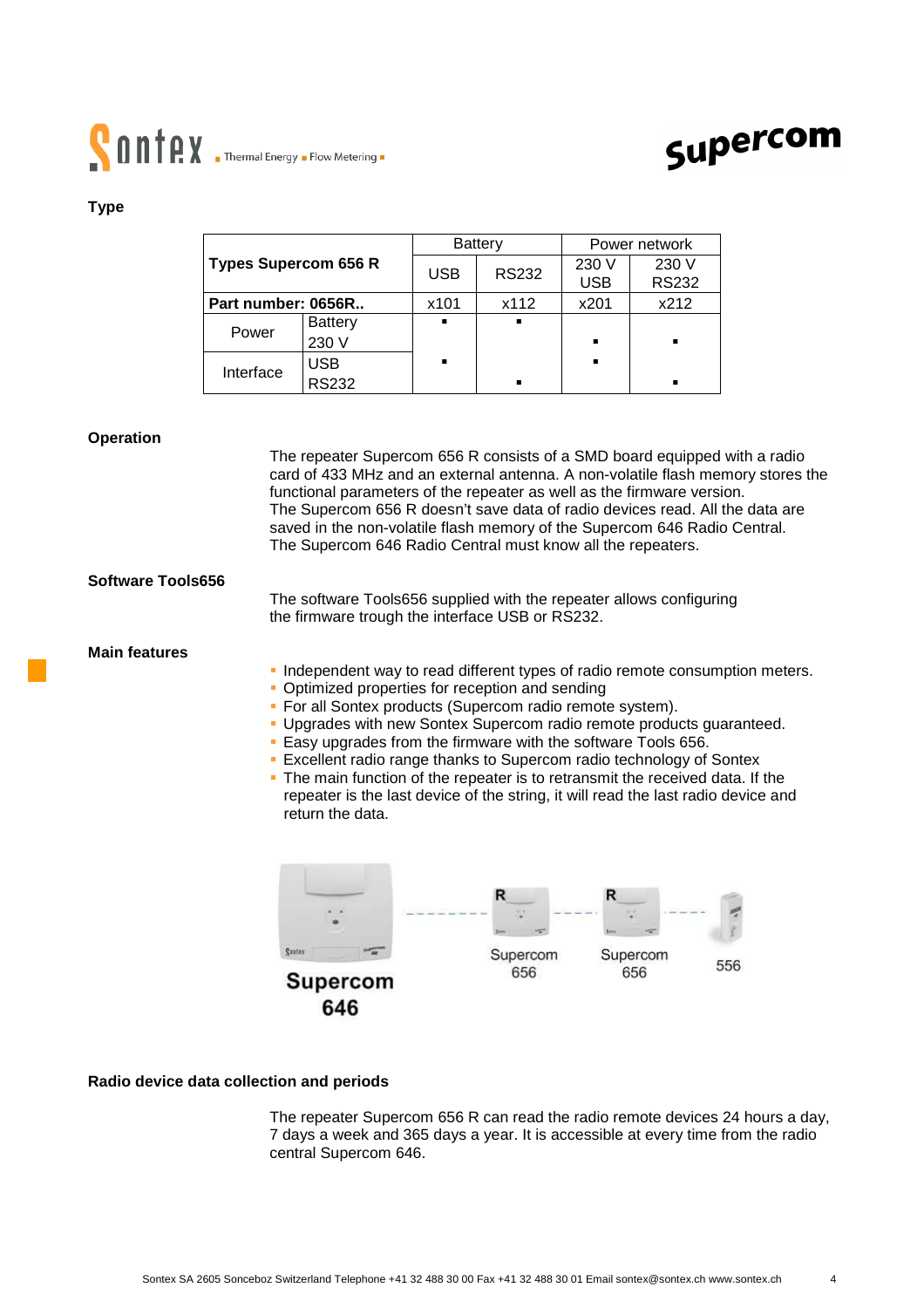



#### **Technical data of the radio central Supercom 646 and of the repeater Supercom 656 R**

#### **General**

Operating temperature 5°-55℃ Weight 0.340 Kg

#### **Mounting of the central**

 **Housing** 

 **Dimensions**  Housing dimensions 180x154x46 mm

Storage temperature -10 - 60°C (dry environment) Cable holes<br>
External connector<br>
External connector<br>
2 holes in the bottom of the lower part<br>
Seal to lock the removable cover Seal to lock the removable cover

Wall mounted 4 holes in the bottom of the lower part.<br>
DIN rail and Plastic clip for a DIN rail Plastic clip for a DIN rail.

Protection class **IP 40** (except the bottom for the passage of cables)

#### **Interface Radio Central Supercom 646**

Optical By default RS232 DCE USB M-Bus GSM/\*GPRS (\*under way)

 **Interface Repeater Supercom 656 R**  RS232 DCE

USB

#### **Radio communication**

Communication Bi-directional<br>Modulation BSK Modulation Frequency 433.82 MHz Radio protocol Radian 0 Data transmission EN 60870-5 (M-Bus) PER 10 mW Range on free field ca. 300 m

Range in buildings approx. 30 m<sup>\*</sup> (3-5 floors)

\* Value depends on the structure of buildings. Due to physical conditions, the transmission and reception ranges may vary.

#### **Electronic characteristics**

Mains power supply 110–230 VAC 50-60 Hz

+back up: 3V Lithium Manganese Dioxide (Li-MnO2)  $\frac{2}{3}$  A (soldered on the mother board) Battery 3,6V Lithium Thionyl Chloride (Li-SOCI2) D cell + back up: 2 x 3V A cell (soldered on the mother board)